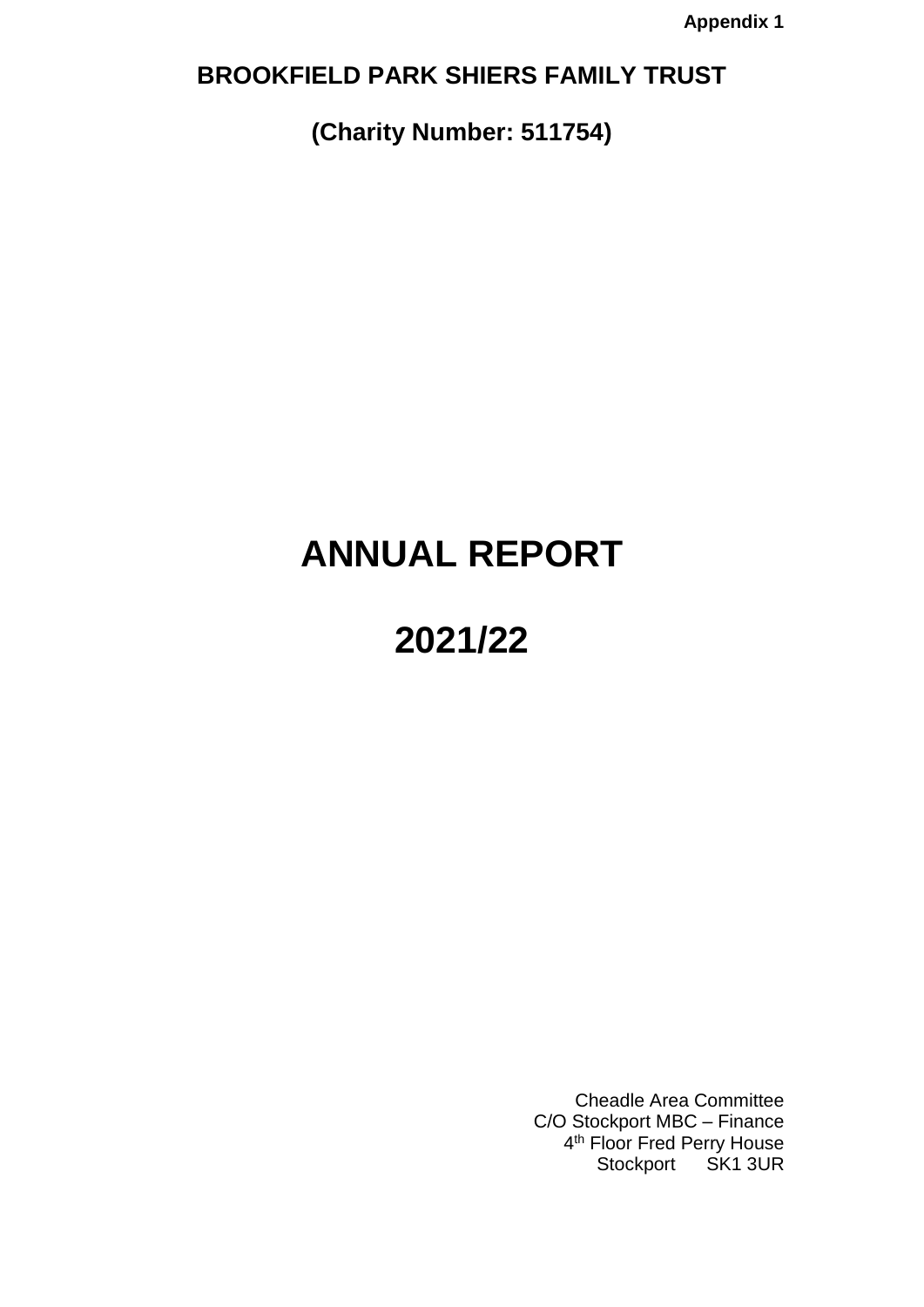#### **ANNUAL REPORT FOR THE FINANCIAL YEAR 2021/22**

Brookfield Park Shiers Family Trust is a non-company charity, which was established upon the sale of Brookfield House in June 1998. The proceeds from the sale formed the permanent endowment and interest raised from investments is income for the Charity to be used towards its objectives or reinvested. The objectives of the Charity are:

"for the use of the residents of Cheadle and Gatley and for the Health, Education and Social Services of the Council in such a manner in all respects as the Council may in its discretion from time to time think fit".

During the financial year, the trustees, namely Cheadle Area Committee, have been closely monitoring the performance of investments.

The funds are invested with CCLA in COIF Charities Deposit Account and Investment Fund. In 2021/22, Cheadle Area Committee reaffirmed its policy of maintaining the value of the original bequest in real terms. In real terms, using CPI inflation factor, the value of the original bequest is £309,640. At the end of 2021/22, the market value of the Trust's initial investment of £191,100 is £382,210, which is an overall surplus of £72,570 in real terms on the original bequest.

Overall, the funds have increased by £29,758 during the year, made up of £6,815 dividend income and interest earned on the investments and an increase of £22,943 in the market value of the Investment Fund. A withdrawal of £19,884 was made from the Deposit Account during the year to reimburse the Council for distributions made on the Trust's behalf and, taking this into account, the net increase in the value of the funds is £9,874 on the previous year.

The increase in the value of its investment in the COIF Investment Fund of £22,943 has been recorded in the accounts of the Charity. It must be noted that this is a "book gain" and there has been no increase in cash held due to the fact that the investments have not been realised. The £6,815 investment income is largely made up of dividend income from the Investment Fund, with £64 being interest on the deposit account. Throughout 2021/22, the value of the investment has remained in surplus.

At its meeting in June 2015, Trustees decided to reserve £25,000 from the Trust towards addressing the effect of loneliness amongst elderly residents in the area and the consequential effect on their health. The final balance remaining, £385, was distributed during the year.

In 2018, a further £50,000 was approved for distribution to support voluntary groups for children and young people, young carers, addressing loneliness amongst children and young people, and supporting sports groups for people of all ages. Of the £40,630 remaining brought forward to 2021/22, £19,499 has been distributed during the year leaving £21,131 available to carry forward.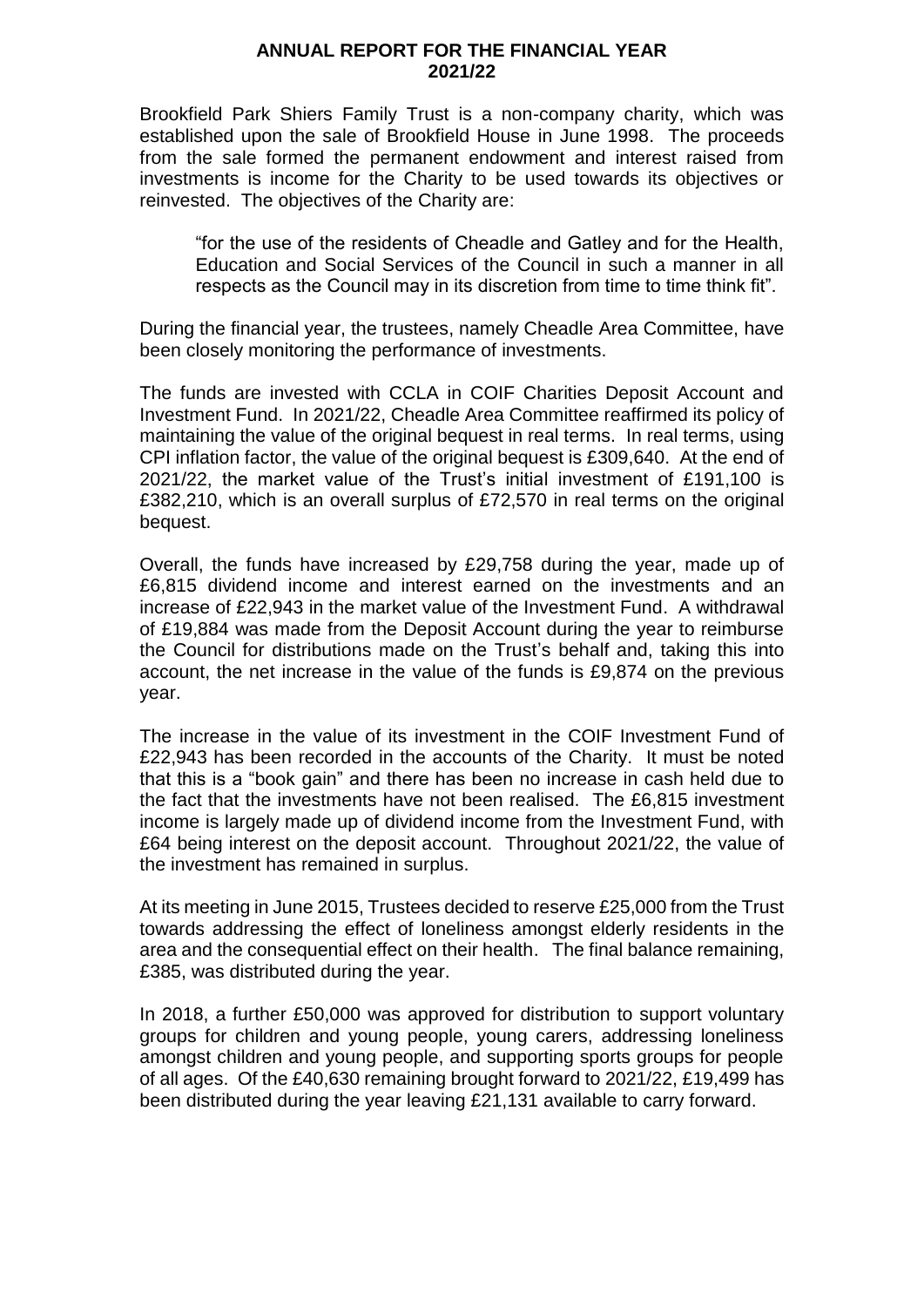## **ACCOUNTING POLICIES**

• In accordance with Charity Commission guidance, the accounts have been prepared on a 'Receipts and Payments Accounts' basis. Noncompany charities with income of less than £25,000 per annum can produce accounts on a Receipts and Payments basis, which simply accounts for incoming and outgoing cash for the year.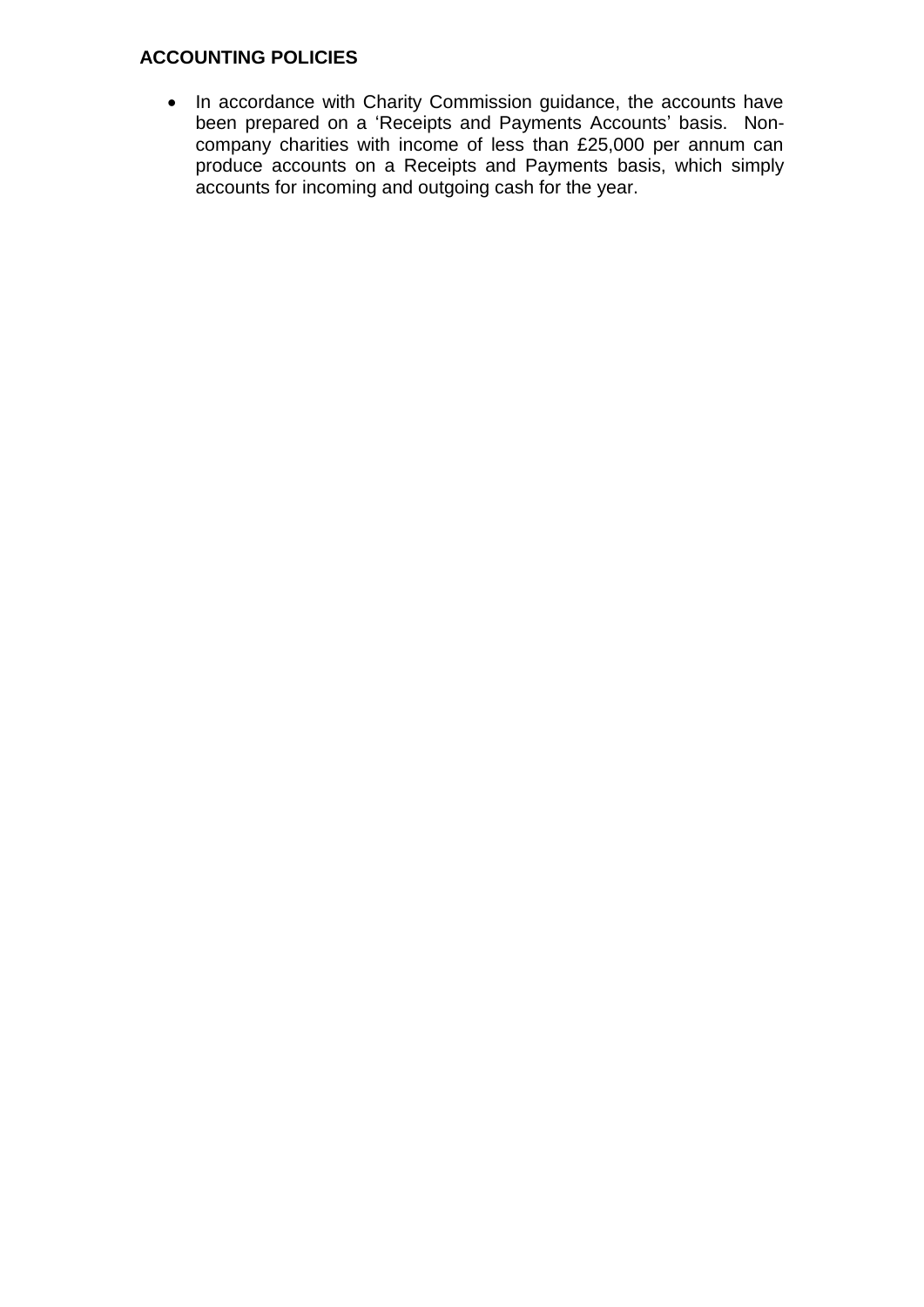# **Receipts and Payments Account and Statement of Assets and Liabilities**

| <b>Receipts and Payments</b>                                      |                                                |                                             |                                         |                                         |                                         |
|-------------------------------------------------------------------|------------------------------------------------|---------------------------------------------|-----------------------------------------|-----------------------------------------|-----------------------------------------|
| <b>Account</b>                                                    | <b>Unrestricted</b><br><b>Funds</b><br>2021/22 | <b>Endowment</b><br><b>Funds</b><br>2021/22 | <b>Total</b><br><b>Funds</b><br>2021/22 | <b>Total</b><br><b>Funds</b><br>2020/21 | <b>Total</b><br><b>Funds</b><br>2019/20 |
|                                                                   | £                                              | £                                           | £                                       | £                                       | £                                       |
| <b>Receipts</b>                                                   |                                                |                                             |                                         |                                         |                                         |
| Dividends on Investment Fund                                      | 6,751                                          |                                             | 6,751                                   | 6,346                                   | 6,147                                   |
| Interest on Deposit Account                                       | 64                                             |                                             | 64                                      | 194                                     | 1,067                                   |
| <b>Total Income</b>                                               | 6,815                                          | $\mathbf 0$                                 | 6,815                                   | 6,540                                   | 7,214                                   |
|                                                                   |                                                |                                             |                                         |                                         |                                         |
| <b>Payments</b><br>Distributions 2020/21                          | (19, 884)                                      |                                             | (19, 884)                               | (13, 850)                               | (20, 135)                               |
|                                                                   | (19, 884)                                      | 0                                           | (19, 884)                               | (13, 850)                               | (20, 135)                               |
|                                                                   |                                                |                                             |                                         |                                         |                                         |
| <b>Net Receipts</b>                                               | (13,069)                                       | $\pmb{0}$                                   | (13,069)                                | (7, 310)                                | (12, 921)                               |
|                                                                   |                                                |                                             |                                         |                                         |                                         |
| Funds brought forward (market<br>value)                           | 181,236                                        | 191,100                                     | 372,336                                 | 344,015                                 | 360,106                                 |
|                                                                   |                                                |                                             |                                         |                                         |                                         |
| Increase/(decrease) in market                                     |                                                |                                             |                                         |                                         |                                         |
| value of Investment Fund                                          | 22,943                                         |                                             | 22,943                                  | 35,631                                  | (3, 170)                                |
| <b>Total Funds carried forward</b>                                | 191,110                                        | 191,100                                     | 382,210                                 | 372,336                                 | 344,015                                 |
|                                                                   |                                                |                                             |                                         |                                         |                                         |
| <b>Statement of Assets and</b>                                    |                                                |                                             |                                         |                                         |                                         |
| <b>Liabilities</b>                                                | <b>Unrestricted</b><br><b>Funds</b>            | <b>Endowment</b><br><b>Funds</b>            | <b>Total</b><br><b>Funds</b>            | <b>Total</b><br><b>Funds</b>            | <b>Total</b><br><b>Funds</b>            |
|                                                                   | 2021/22                                        | 2021/22                                     | 2021/22                                 | 2020/21                                 | 2019/20                                 |
|                                                                   | £                                              | £                                           | £                                       | £                                       | £                                       |
|                                                                   |                                                |                                             |                                         |                                         |                                         |
| Assets held as at 31 March 2021<br>Investment Fund (market value) |                                                | 255,827                                     | 255,827                                 | 226,134                                 | 181,158                                 |
| Deposit Account                                                   | 191,110                                        | (64, 727)                                   | 126,383                                 | 146,202                                 | 162,857                                 |
| Total assets held                                                 | 191,110                                        | 191,100                                     | 382,210                                 | 372,336                                 | 344,015                                 |
|                                                                   |                                                |                                             |                                         |                                         |                                         |
| Liabilities                                                       | 0                                              | $\boldsymbol{0}$                            | $\boldsymbol{0}$                        | $\boldsymbol{0}$                        | $\boldsymbol{0}$                        |
| <b>Total assets and liabilities</b>                               | 191,110                                        | 191,100                                     | 382,210                                 | 372,336                                 | 344,015                                 |
|                                                                   |                                                |                                             |                                         |                                         |                                         |
| Funds of the charity                                              |                                                |                                             |                                         |                                         |                                         |
| Endowment fund                                                    |                                                | 191,100                                     | 191,100                                 | 191,100                                 | 191,100                                 |
| Unrestricted income fund                                          | 191,110<br>191,110                             | 191,100                                     | 191,110<br>382,210                      | 181,236<br>372,336                      | 152,915<br>344,015                      |
|                                                                   |                                                |                                             |                                         |                                         |                                         |